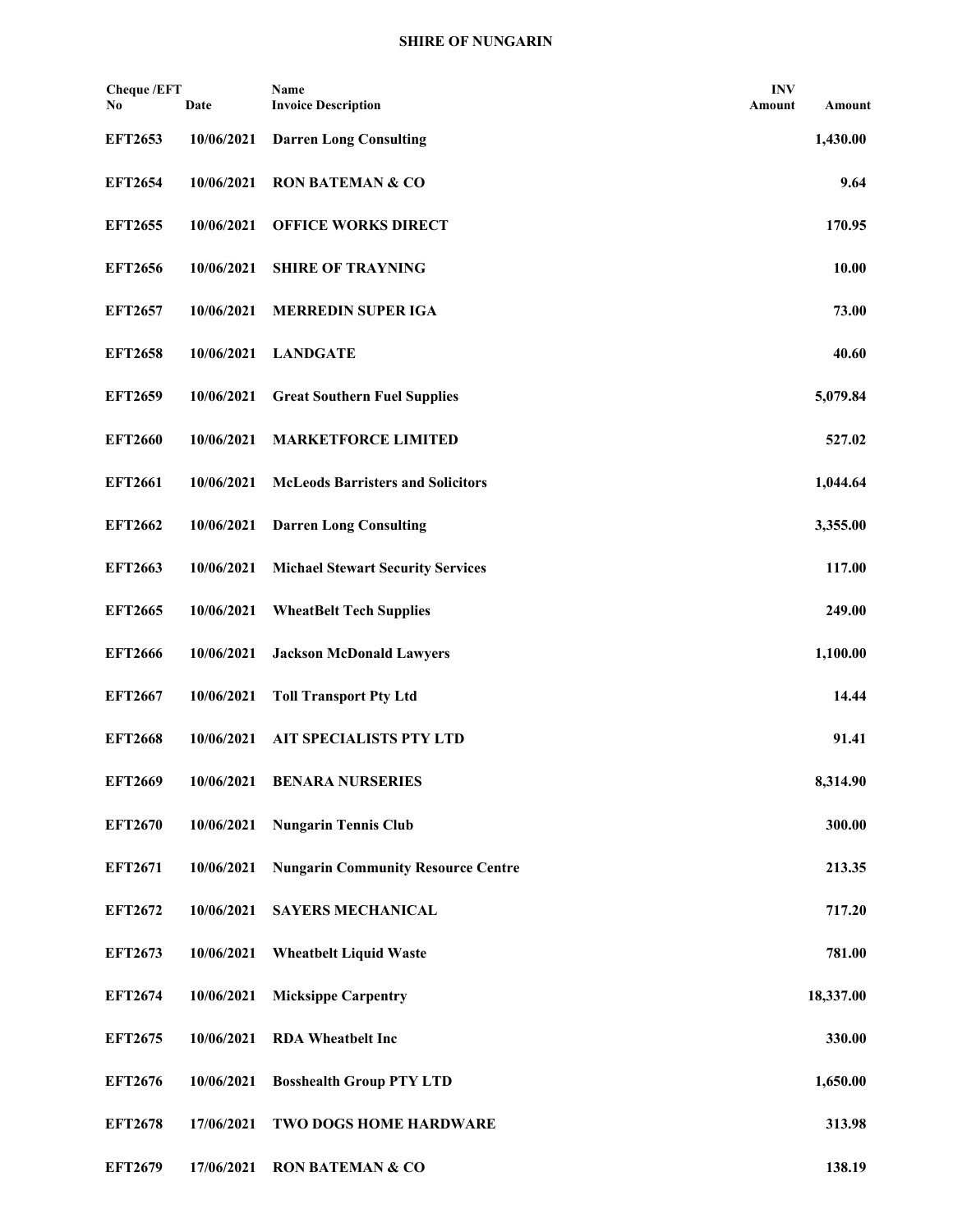## **SHIRE OF NUNGARIN**

| <b>Cheque /EFT</b><br>No | Date       | Name<br><b>Invoice Description</b>                  | <b>INV</b><br>Amount | Amount    |
|--------------------------|------------|-----------------------------------------------------|----------------------|-----------|
| <b>EFT2679</b>           | 17/06/2021 | <b>RON BATEMAN &amp; CO</b>                         |                      | 138.19    |
| <b>EFT2680</b>           | 17/06/2021 | <b>Hersey's Safety</b>                              |                      | 10,539.04 |
| <b>EFT2681</b>           | 17/06/2021 | NUNGARIN HERITAGE MACHINERY & ARMY<br><b>MUSEUM</b> |                      | 110.00    |
| <b>EFT2682</b>           | 17/06/2021 | <b>EASTERN DISTRICTS PANEL BEATERS</b>              |                      | 300.00    |
| <b>EFT2683</b>           | 17/06/2021 | <b>OFFICE WORKS DIRECT</b>                          |                      | 49.95     |
| <b>EFT2684</b>           | 17/06/2021 | <b>Nungarin Community Resource Centre</b>           |                      | 23.00     |
| <b>EFT2685</b>           | 17/06/2021 | <b>Wheatbelt Liquid Waste</b>                       |                      | 924.00    |
| <b>EFT2686</b>           | 17/06/2021 | <b>Wheatbelt Office &amp; Business Machines</b>     |                      | 139.85    |
| <b>EFT2687</b>           | 17/06/2021 | <b>Palm Plumbing</b>                                |                      | 3,372.75  |
| <b>EFT2688</b>           | 17/06/2021 | <b>Newground Water Services Pty Ltd</b>             |                      | 28,738.38 |
| <b>EFT2689</b>           | 17/06/2021 | Cardno                                              |                      | 14,300.00 |
| <b>EFT2690</b>           | 17/06/2021 | <b>Astone Professional Painting</b>                 |                      | 4,520.00  |
| <b>EFT2691</b>           | 17/06/2021 | <b>Qi Consulting</b>                                |                      | 7,000.00  |
| <b>EFT2692</b>           | 17/06/2021 | <b>SHIRE OF TRAYNING</b>                            |                      | 372.09    |
| <b>EFT2693</b>           | 17/06/2021 | <b>ABCO</b> Products                                |                      | 498.39    |
| <b>EFT2694</b>           | 17/06/2021 | <b>Wegners Rural</b>                                |                      | 310.34    |
| <b>EFT2695</b>           | 24/06/2021 | <b>GARY CHARLES COUMBE</b>                          |                      | 183.33    |
| <b>EFT2696</b>           | 24/06/2021 | RENIRA EILEEN O'CONNELL                             |                      | 100.00    |
| <b>EFT2697</b>           | 24/06/2021 | <b>KERRY LORELLE DAYMAN</b>                         |                      | 100.00    |
| <b>EFT2698</b>           | 24/06/2021 | Pippa de Lacy                                       |                      | 453.33    |
| <b>EFT2699</b>           | 24/06/2021 | <b>Jason Davis</b>                                  |                      | 100.00    |
| <b>EFT2700</b>           | 24/06/2021 | <b>Bill Lee</b>                                     |                      | 100.00    |
| <b>EFT2701</b>           | 24/06/2021 | <b>Crisp Wireless Pty Ltd</b>                       |                      | 5,254.80  |
| <b>EFT2702</b>           | 24/06/2021 | <b>Roman Vincent Mizia</b>                          |                      | 100.00    |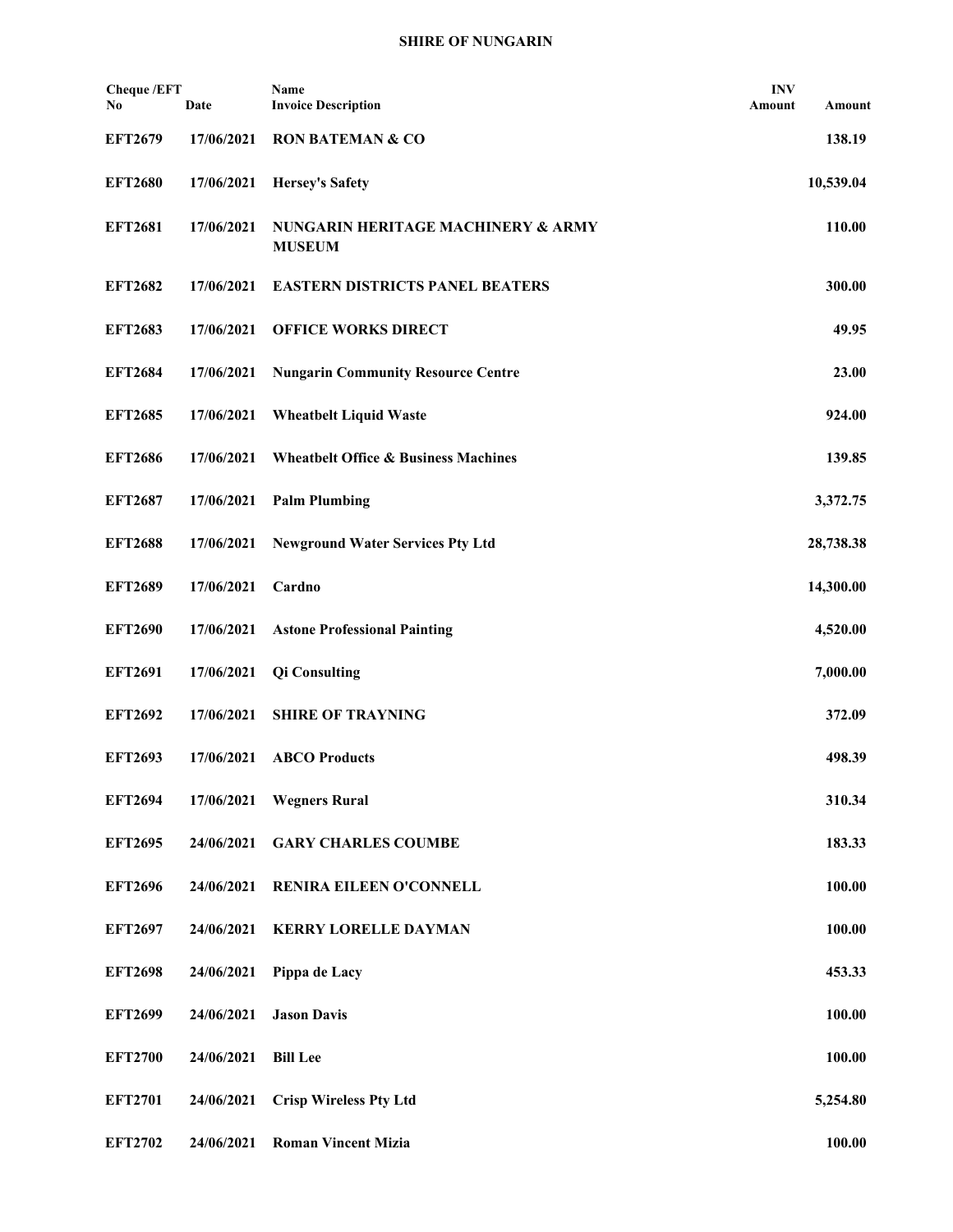| <b>Cheque</b> /EFT   |            | Name                                       | <b>INV</b> |           |
|----------------------|------------|--------------------------------------------|------------|-----------|
| No<br><b>EFT2703</b> | Date       | <b>Invoice Description</b>                 | Amount     | Amount    |
|                      | 24/06/2021 | <b>GARY CHARLES COUMBE</b>                 |            | 183.33    |
| <b>EFT2703</b>       | 24/06/2021 | <b>GARY CHARLES COUMBE</b>                 |            | 183.33    |
| <b>EFT2704</b>       | 24/06/2021 | RENIRA EILEEN O'CONNELL                    |            | 100.00    |
|                      |            |                                            |            |           |
| <b>EFT2705</b>       | 24/06/2021 | <b>TWO DOGS HOME HARDWARE</b>              |            | 213.23    |
| <b>EFT2706</b>       | 24/06/2021 | PERFECT COMPUTER SOLUTIONS                 |            | 295.00    |
| <b>EFT2707</b>       | 24/06/2021 | <b>KERRY LORELLE DAYMAN</b>                |            | 100.00    |
|                      |            |                                            |            |           |
| <b>EFT2708</b>       | 24/06/2021 | Pippa de Lacy                              |            | 453.33    |
| <b>EFT2709</b>       | 24/06/2021 | <b>Jason Davis</b>                         |            | 100.00    |
|                      |            |                                            |            |           |
| <b>EFT2710</b>       | 24/06/2021 | <b>Bill Lee</b>                            |            | 100.00    |
| <b>EFT2711</b>       | 24/06/2021 | <b>Micksippe Carpentry</b>                 |            | 22,550.00 |
|                      |            |                                            |            |           |
| <b>EFT2712</b>       | 24/06/2021 | <b>Roman Vincent Mizia</b>                 |            | 100.00    |
| <b>EFT2713</b>       | 24/06/2021 | <b>Claremont Firearms</b>                  |            | 2,270.00  |
|                      |            |                                            |            |           |
| <b>EFT2714</b>       | 24/06/2021 | <b>Narrogin Campus South Regional Tafe</b> |            | 305.00    |
| <b>EFT2715</b>       | 29/06/2021 | <b>IT VISION</b>                           |            | 17,409.70 |
|                      |            |                                            |            |           |
| <b>EFT2716</b>       | 29/06/2021 | <b>TWO DOGS HOME HARDWARE</b>              |            | 112.26    |
| <b>EFT2717</b>       | 29/06/2021 | <b>OFFICE WORKS DIRECT</b>                 |            | 1,624.05  |
|                      |            |                                            |            |           |
| <b>EFT2718</b>       | 29/06/2021 | AG IMPLEMENTS MERREDIN                     |            | 133.28    |
| <b>EFT2719</b>       | 29/06/2021 | R MUNNS ENGINEERING CONSULTING SERVICES    |            | 2,549.54  |
|                      |            |                                            |            |           |
| <b>EFT2720</b>       | 29/06/2021 | <b>Woolshed Hotel Nungarin</b>             |            | 228.00    |
| <b>EFT2721</b>       | 29/06/2021 | <b>Dylan John Copeland</b>                 |            | 1,232.00  |
|                      |            |                                            |            |           |
| <b>EFT2722</b>       | 29/06/2021 | <b>Walker Electrical Contractors</b>       |            | 11,110.00 |
| <b>EFT2723</b>       | 29/06/2021 | <b>WCS Concrete Pty Ltd</b>                |            | 2,499.20  |
| <b>EFT2724</b>       | 29/06/2021 | <b>Lange Consulting &amp; Software</b>     |            | 4,225.00  |
|                      |            |                                            |            |           |
| <b>EFT2725</b>       | 29/06/2021 | <b>Fitz Gerald Strategies</b>              |            | 133.25    |
| <b>EFT2726</b>       | 29/06/2021 | <b>Wheatbelt Uniforms Signs and Safety</b> |            | 594.83    |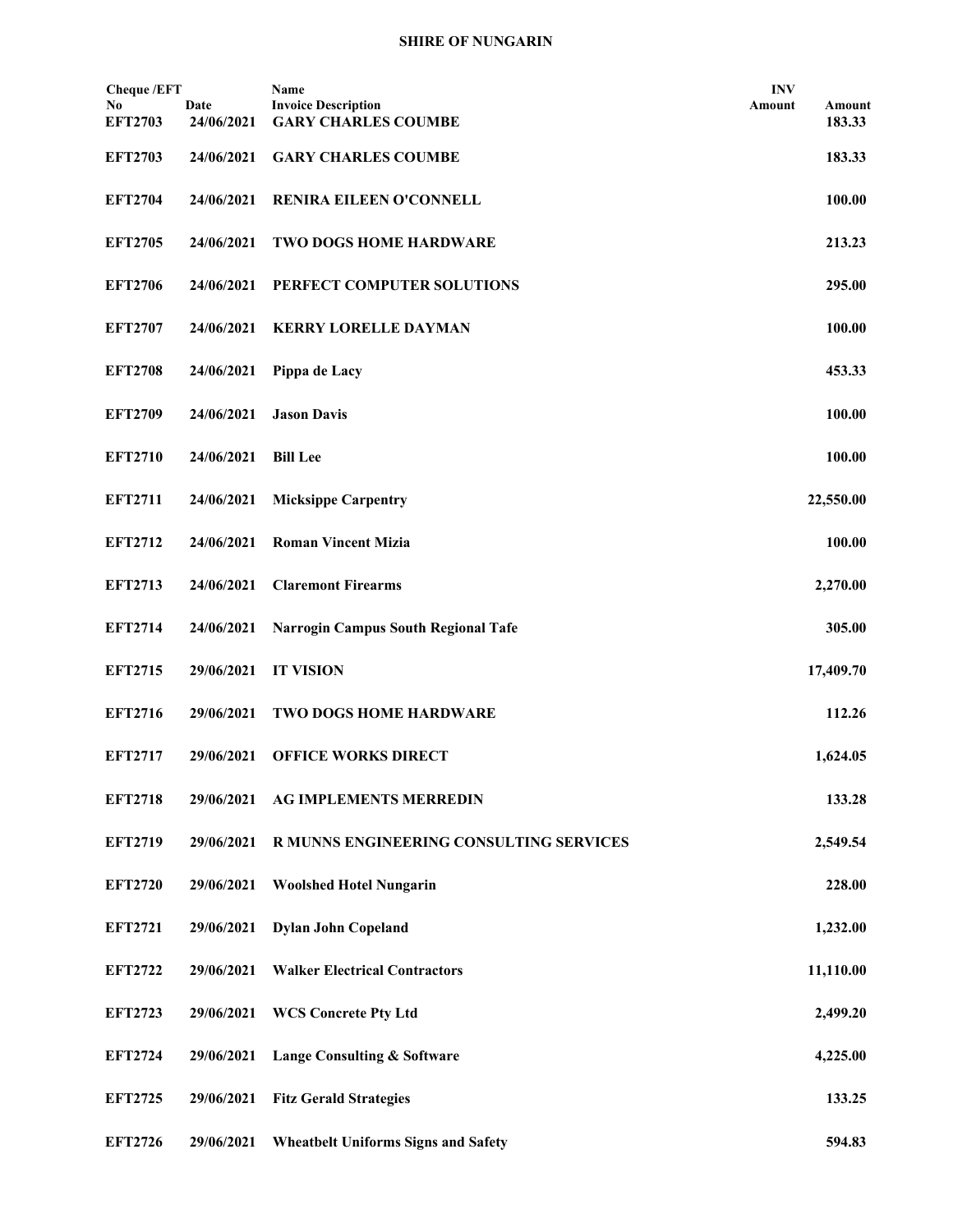| <b>Cheque /EFT</b>   |                    | Name                                             | <b>INV</b> |                    |
|----------------------|--------------------|--------------------------------------------------|------------|--------------------|
| No<br><b>EFT2727</b> | Date<br>29/06/2021 | <b>Invoice Description</b><br>TJ Depiazzi & Sons | Amount     | Amount<br>4,027.65 |
| <b>EFT2727</b>       | 29/06/2021         | TJ Depiazzi & Sons                               |            | 4,027.65           |
| <b>EFT2728</b>       | 29/06/2021         | <b>Vizona Pty Ltd</b>                            |            | 6,017.00           |
| <b>EFT2729</b>       | 30/06/2021         | <b>BOC GASES</b>                                 |            | 28.51              |
| <b>EFT2730</b>       | 30/06/2021         | PERFECT COMPUTER SOLUTIONS                       |            | 85.00              |
| <b>EFT2731</b>       | 30/06/2021         | <b>Lgis Risk Management</b>                      |            | 2,823.23           |
| <b>EFT2732</b>       | 30/06/2021         | <b>MERREDIN SUPER IGA</b>                        |            | 52.21              |
| <b>EFT2733</b>       | 30/06/2021         | <b>SHIRE OF MT MARSHALL</b>                      |            | 342.82             |
| <b>EFT2734</b>       | 30/06/2021         | <b>R &amp; R CREAGH</b>                          |            | 11,000.00          |
| <b>EFT2735</b>       | 30/06/2021         | <b>Bunnings Group Limited</b>                    |            | 597.55             |
| <b>EFT2736</b>       | 30/06/2021         | THE GIMLET NEWSPAPER                             |            | 12.00              |
| <b>EFT2737</b>       | 30/06/2021         | <b>Wyalkatchem Community Resource Centre</b>     |            | 1,100.00           |
| 16840                | 10/06/2021         | <b>KLEENHEAT GAS</b>                             |            | 797.81             |
| 16841                | 10/06/2021         | <b>SYNERGY</b>                                   |            | 5,634.31           |
| 16842                | 10/06/2021         | <b>WATER CORPORATION</b>                         |            | 4,701.49           |
| 16843                | 15/06/2021         | <b>AUSTRALIAN TAXATION OFFICE</b>                |            | 192.31             |
| 16844                | 16/06/2021         | <b>SHIRE OF NUNGARIN</b>                         |            | 426.30             |
| 16846                | 23/06/2021         | <b>SYNERGY</b>                                   |            | 1,464.00           |
| 16847                | 25/06/2021         | NUNGARIN SHIRE-PETTY CASH                        |            | 80.30              |
| 16848                | 30/06/2021         | <b>SHIRE OF NUNGARIN</b>                         |            | 81.40              |
| DD8160.1             | 09/06/2021         | <b>Aware Super</b>                               |            | 2,027.12           |
| DD8160.2             | 09/06/2021         | <b>BT</b> Super for Life                         |            | 121.72             |
| DD8160.3             | 09/06/2021         | <b>AUSTRALIAN SUPER ADMINISTRATION</b>           |            | 324.90             |
| DD8160.4             | 09/06/2021         | <b>Rest Superannuation</b>                       |            | 212.25             |
| DD8160.5             | 09/06/2021         | <b>MLC Super Fund</b>                            |            | 151.45             |